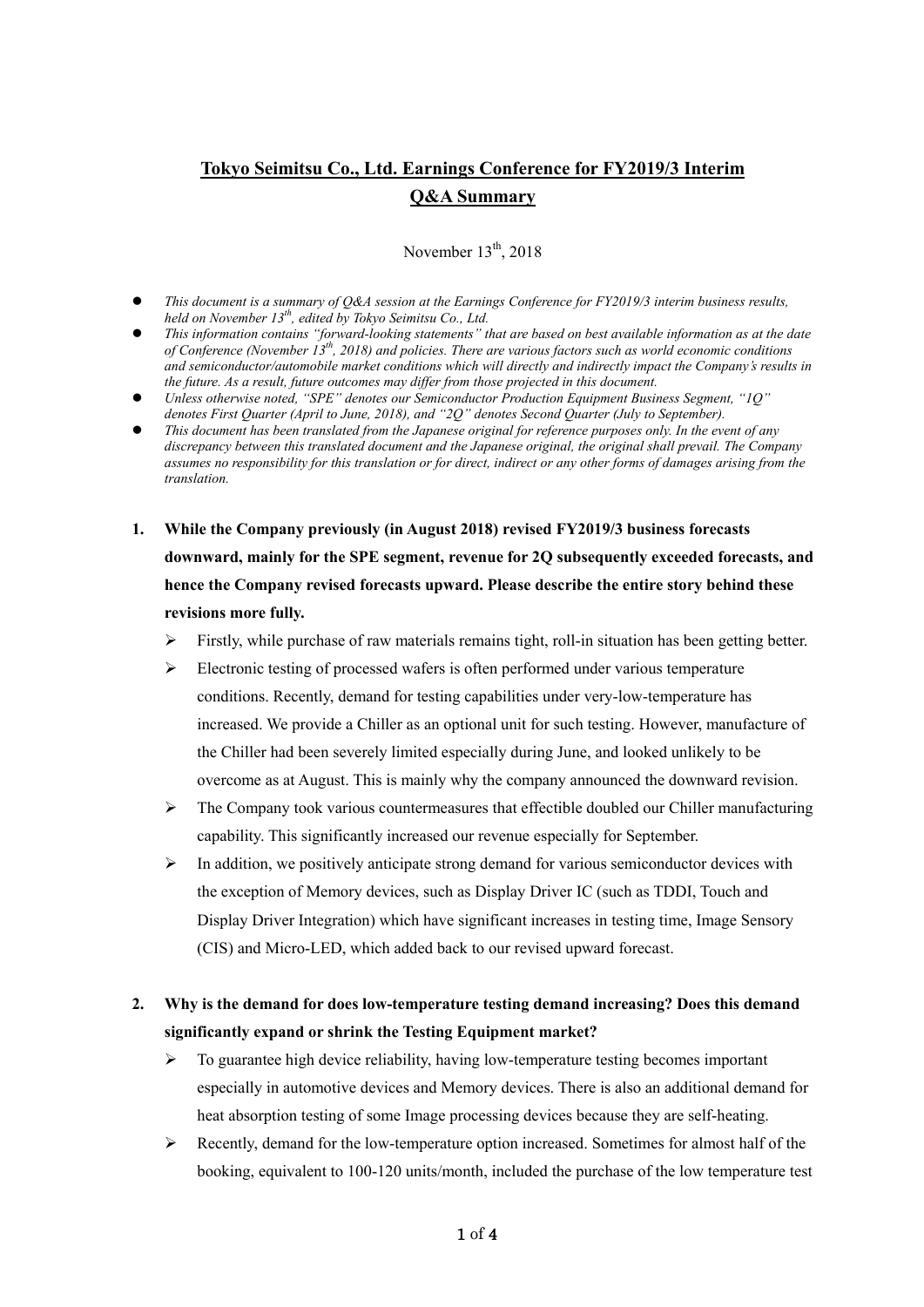bundle option..

- $\triangleright$  However, whether having this option or not does not change testing time. Having both individual high/low temperature testing doubles the overall testing process. That leads to an increase in demand for Probing machines.
- $\triangleright$  "Chiller" is part of the option of Probing machines and therefore included in statistics we have presented for this category.

### **3. What is reason for the increase of 2Q SPE bookings over predictions?**

 $\triangleright$  It is because demands for semiconductor devices, with the exception of Memory kept a firm tone.

#### **4. Do you see any change in the exposures per device in between SPE booking for 1Q and 2Q?**

- $\triangleright$  We saw an obvious increase in the demand for CIS and Display Driver ICs.
- $\triangleright$  Our data show that the device distribution for 2Q Prober bookings is: 40% for Memory, 40% for Logic devices (including Display Driver ICs) and less than 10% for Sensory and Electric components. Exposure of the 2Q bookings for memory slightly declined from 1Q. In the memory sector, NAND Flash Memory was majority in 1Q and DRAM was majority in 2Q on the contrary.

#### **5. Why do you anticipate a decline of SPE bookings for FY2019/3 2H from 1H?**

 $\triangleright$  We anticipate a slowdown in demand for memory devices. With the exception of Memory, activity remains brisk for most of our major customers, and we have a mostly similar outlook as the rest of the market.

## **6. Why do you predict smaller SPE revenue for FY2019/3 than the amount of the outstanding backlog?**

 Lead times are extended due to tight production status especially for Probers (regardless of whether they are with or without the Chiller bundle option). The current lead-time is about a half year. Various responses to this, including new plant construction, are proceeding.

## **7. Do you perform standardized production as a countermeasure to the increase in the outstanding SPE backlog?**

- $\triangleright$  Currently we prioritize production based on customer's individual bookings and their requested shipping date. Therefore we are unlikely to realize a standardized production plan.
- **8. In August, the company mentioned that a part of the reason behind the downward revision to forecasts was in accounting impacts (about One (1) billion JPY) associated with increase in**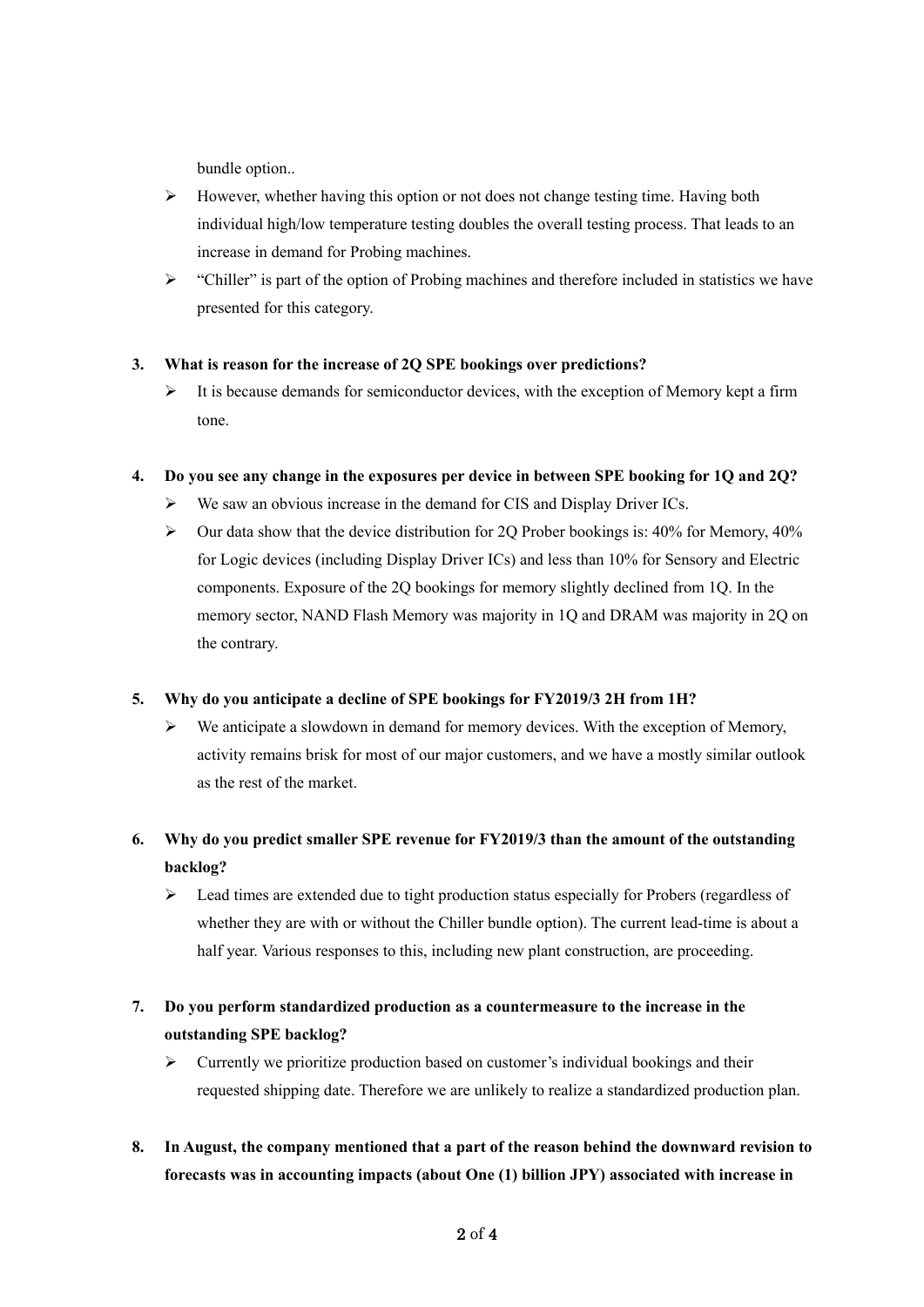### **inventories more than anticipated. Do you still include such impacts in the FY2019/3 forecast?**

- $\triangleright$  We estimate a similar amount of inventories at 1H end will remain at 2H end. Therefore, the impact still remains. It is likely to ease in the Fiscal Year or after.
- **9. Even though the Company raised the full year profit plan but decreased the 2H's one (by a few hundred million JPY from the plan in August). Do you have any further reasons behind this to share?** 
	- $\triangleright$  We newly included impacts from an increase in R&D expenditure (+500 million JPY from 1H), Costs for realized land and plant construction (+500 to 600 million JPY) and an increase in personnel costs.

## **10. How do you incorporate risk of decline in demand for Memory risk of Trade War between the USA and China into your plans?**

- $\triangleright$  According to the news, there was not only a suspension of investment at major Memory manufacturer, but also there have been reports of similar events we have just heard about this week, we have therefore factored in a very conservative understanding about the demand for Memory devices.
- $\triangleright$  It is more difficult for us, just a single company, to evaluate the impact from Trade War quantitatively. In terms of overall demand from China, we have also adopted a conservative outlook due to risks from stoppage of governmental subsidies, the budget deficit from forex change, and upheaval of customers in a limited market.

# **11. Will the company continue increasing the number of employees under such cloudy market conditions?**

- $\triangleright$  Yes, we will.
- **12. In the Earnings Conference held in May 2018, the Company mentioned that it had a slight delay in Probers dedicated for Memory devices but had caught it up on a bookings basis. How is current situation and impact to revenue?** 
	- $\triangleright$  We have already caught up on a bookings basis. However, we need time on Revenue side due to lead times. Let us note that the COGS for this Prober are still relatively higher than for other Probers.

### **13. How are business conditions surrounding you Wafer Edge Grinding Machines?**

 $\triangleright$  The tone is firm as of today and lead times are about 1 year. However, demand for this machine is typically very cyclical (normally low and periodically high).